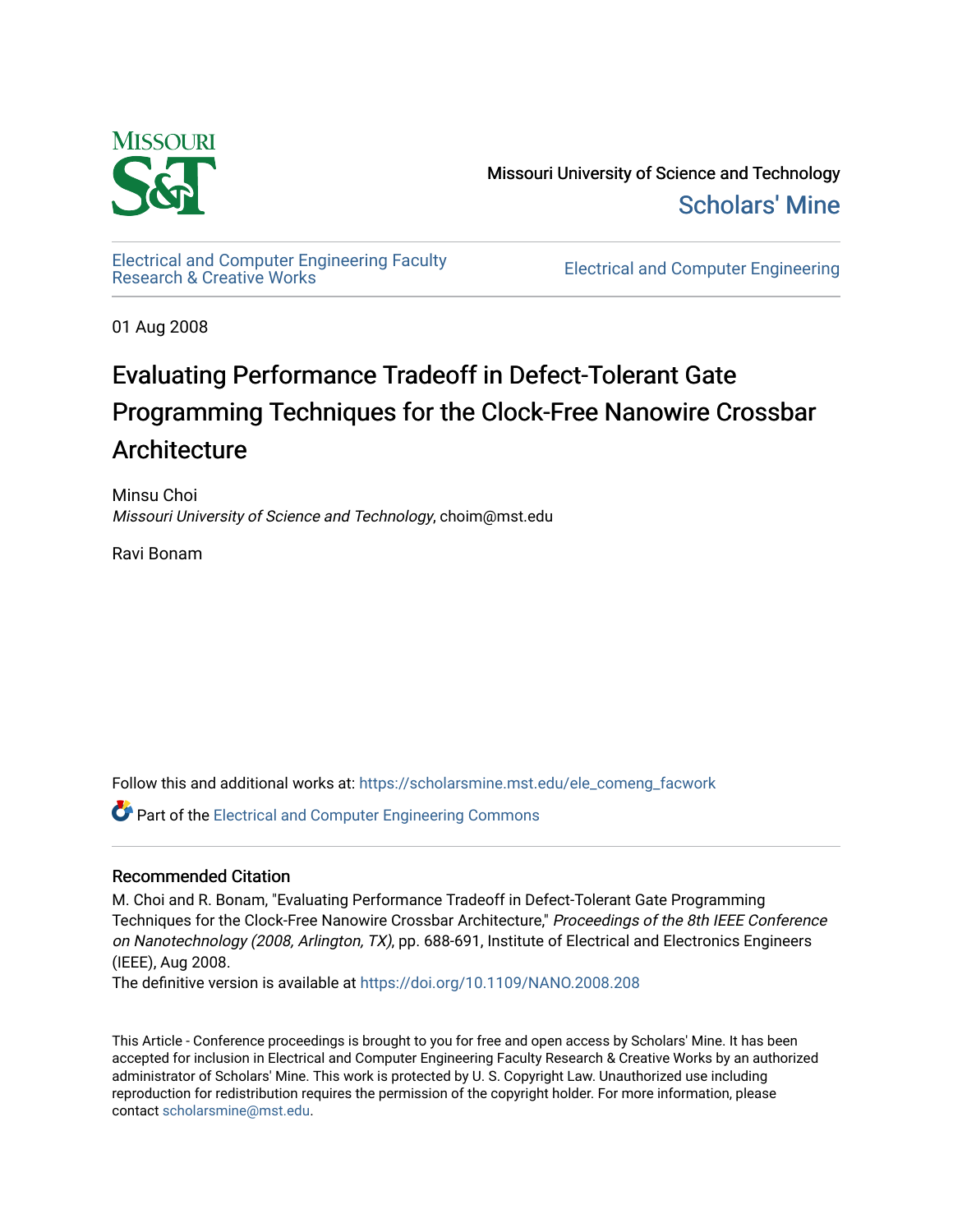# Evaluating Performance Tradeoff in Defect-Tolerant Gate Programming Techniques for the Clock-Free Nanowire Crossbar Architecture

Ravi Bonam and Minsu Choi Dept of ECE, Missouri University of Science & Technology Rolla, MO 65409-0040, USA *{*rkbcdf, choim*}*@mst.edu

*Abstract***— A novel asynchronous nanowire crossbar architecture has been recently proposed by authors' research group. The proposed clock-free architecture provides numerous significant benefits over its clocked counterparts which include better manufacturability, scalability, modularity and robustness. We also proposed various gate mapping and reconfiguration algorithms for defect-tolerant programming of PGMB (programmable gate macro blocks) - which is the primary building block of the proposed architecture. These algorithms were tested by simulations and a variety of parameter values were applied to show their performance characteristics. The most important performance metric of the proposed techniques is the programmability (i.e., the ratio of successfully programmed gates to the total number of gates). However, algorithms with higher programmability should come with higher time/space requirements. In this work, we will evaluate the tradeoff between programmability and time/space requirements and suggest a way to find the most suitable algorithm with acceptable combination of programmability and time/space requirements.**

#### I. INTRODUCTION

Clock-Free Nanowire crossbar architecture is based on two emerging technologies, nanowire crossbar architecture and NCL(Null Conventional Logic) [3, 4, 5, 6, 7, 8, 9, 10, 11, 12, 13].

The nanowire crossbar architecture consists of a two dimensional array of orthogonal nanowires. It has been proved that the crosspoints of the array can be realized as programmable diodes, memory cells or FETs(Field effect transistors) [5, 6].

NCL is a delay insensitive asynchronous paradigm and uses NULL-DATA convention to synchronize the operation of the circuit. Basic components used in this technology are the threshold gates which are analogous to the logic gates in boolean logic. The logic expression of the gates depend on the number of inputs given to the gate(n, maximum of 4) and number of asserted inputs(m) and the gate is represented as THmn. Hence, TH23 gate's expression would be  $F =$  $AB + BC + AC + AF' + BF' + CF'$ , where *A*, *B*, *C* are the primary inputs and *F*' is the output feedback. The last three product terms in the expression satisfy the hysteresis behavior. [11, 12, 13, 14]

The asynchronous nanowire crossbar architecture is built around using uniformly sized programmable crossbar blocks, PGMBs (Programmable Gate Macro Blocks) which can be

configured to realize the function of any given threshold gate [14]. Mapping and Placement algorithms were also proposed [2] to efficiently program the PGMBs and realize any given logic expression. The algorithms were simulated on PGMBs with randomly placed defects which gave a brief perspective of their performance.

The most important result used to distinguish them was programmability i.e., ratio of programmed gates to the total number of gates. They were simulated for various defect rates at variable inherent redundancy which provided us with a brief perspective to evaluate their performance. This paper addresses time and space related issues to give a comprehensive view of the algorithm's performances.

#### II. REVIEW OF MAPPING AND PLACEMENT ALGORITHMS

There are four different mapping and placement algorithms proposed, each of them have its own pros and cons. Defect Unaware and Defect Aware techniques [2] are considered to be the two extremities and the shift and modified shift techniques act as compromised approaches (briefed in this section).

#### *A. Defect Unaware approach*

This approach maps a predefined gate pattern onto the PGMB without the knowledge of position of the defects. This approach minimizes programming time at the cost of programmability. The programmability of the gates in this approach is highly dependent on the manufacturer's ability to fabricate defect-free PGMB's.

#### *B. Defect Unaware - Shift Approach*

This approach is an extension of the Defect-Unaware approach and employs a circular shift procedure which shifts the columns in both the AND and OR planes collectively. Shifting the planes creates greater number of representable patterns of the gates which increase the probability of successful mapping while maintaining proper functionality. This approach creates a better trade-off between the time required to program and programmability. It would yield better programmability compared to the Defect-unaware Approach described in the previous section.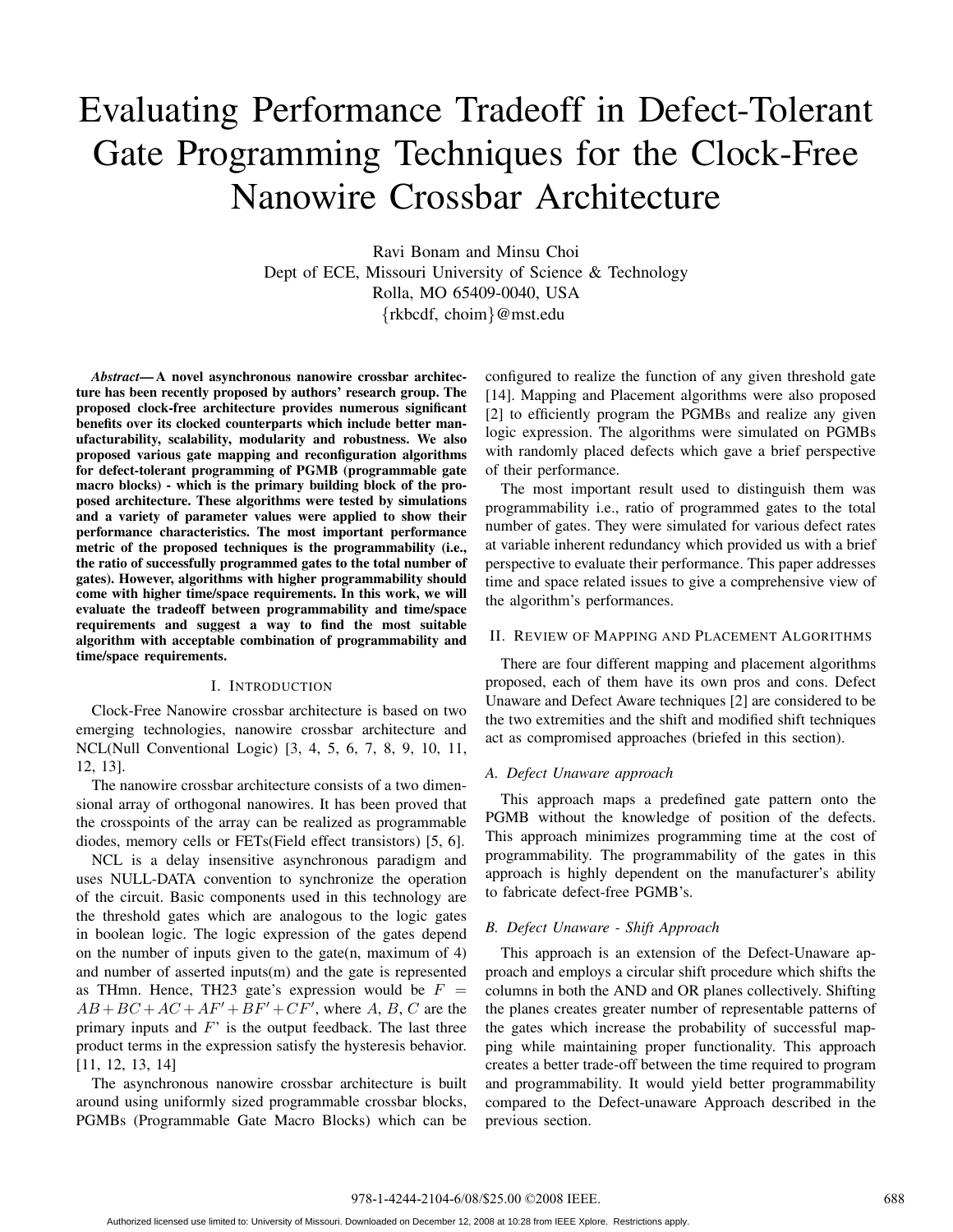#### *C. Defect Unaware - Modified Shift Approach*

This approach is an annexure to the Shift algorithm and applies the shift algorithm's property on the AND plane's rows and columns, in addition to shifting the columns of the OR plane. This technique creates greater number of gate patterns than the previous methods which comparatively increases the probability of successfully programming a defective PGMB. It yields better programmability compared to the previous methods at noticeable defect rates.

#### *D. Defect Aware Approach*

This algorithm will scan through the entire PGMB and generate a defect map. The defect map will provide information about the defects which will allow efficient utilization of inherent redundancy. This algorithm is greedy, exhaustive and one of its important property is, it starts programming the OR plane and then goes on to program the corresponding AND plane's column. This property helps reduce programming time at high defect rates.

#### III. PRELIMINARY RESULTS

The algorithms (Defect Aware and Defect Unaware) have already been simulated under various defect rates and the programmability pertaining to each of them has been analyzed in [2]. This section analyzes the time and space required to perform these simulations and correlates them to the programmability of the corresponding algorithms. We will further extend this work and propose a method to find the most suitable mapping and placement algorithm with balanced combination of programmability and time/space requirements among different candidates.

Time and Space are important factors of the algorithms that have to be taken into consideration by the manufacturer before implementing them. These parameters would directly influence the cost of programming and eventually the entire cost of production.

Results presented in this section are based on simulations performed on a Pentium Core 2 Duo 2.2 GHz system, number of gates programmed in each case were 10000 and defects were randomly introduced onto a 6X10(rows X columns) PGMB.

Figure 1 illustrates the execution time of the Defect Unaware approach for programming various gates at different defect rates. The graph clearly demonstrates similar programming times for all defect rates. This is completely logical due to the fact that it does not employ any sort of intelligence or reconfiguration based on defects locations.

This approach utilized a total of 6360 bytes for programming 10000 gates over 6X10 PGMBs.

Figure 2 shows the effect of defect rate on execution time for the Shift Approach. We can see the increase in execution time as defect rate increases and it seems to stabilize after 15% defect rate. This anomaly can be correlated to the fact that programmability reduces to a zero percent at such defect rates as illustrated in figure 3. Hence, at high defect rates the algorithm would be unable to find a successful mapping



Fig. 1. Execution time for PGMB programming at various defect rates-Defect Unaware approach.

configuration of the gate and would be inefficient. At defect rates greater than 15%, the algorithm would be confronted with its worst case and would be shifting through all its possible configurations which explains the reason for high execution times.

This approach utilized a total of 6664 bytes for programming 10000 gates over 6X10 PGMBs.



Fig. 2. Execution time for PGMB programming at various defect rates - Defect Unaware Shift approach.

The execution time for the Modified shift approach would be similar to the Shift approach. The fact that this approach creates greater set of possible gate configurations would increase the worst case time at higher defect rates. The only difference between both the approaches would be the worst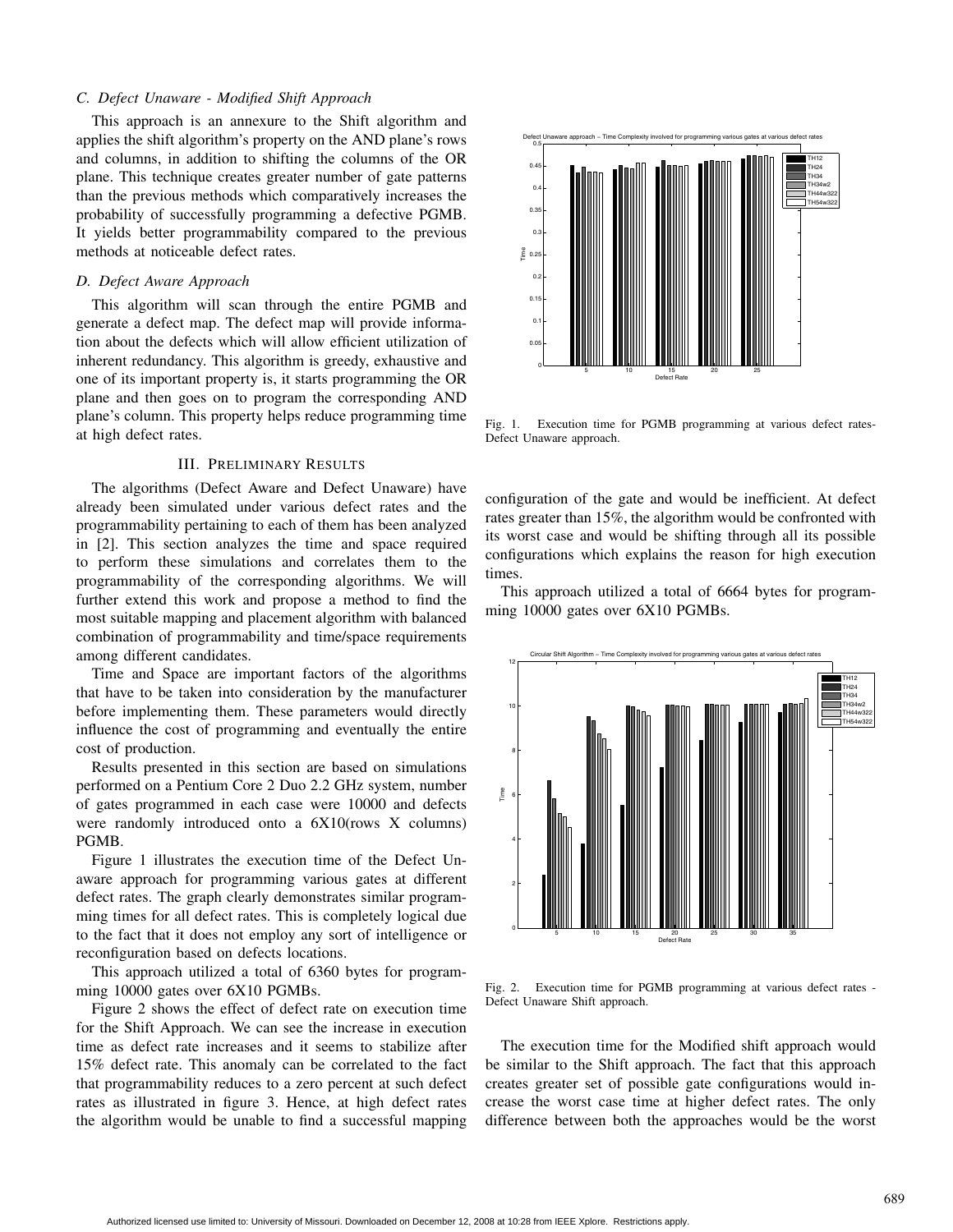

Fig. 3. Programmability at various defect rates - Defect Unaware Shift approach.

case defect rate, which would be higher in the latter case.

Figure 4 illustrates the Modified Shift approach's execution time at various defect rates. The results presented in this plot are analogous to those in figure 2. We can also observe the increase in time to program the gates at higher defect rates. These results can be correlated to the programmability of these gates at similar defect rates as shown in figure 5. Similar to the previous approach the worst case is met at defect rates greater than 20% as the algorithm cycles through all the possible configurations.

This approach utilized a total of 8900 bytes for programming 10000 gates over 6X10 PGMBs.



Fig. 4. Execution time for PGMB programming at various defect rates - Defect Unaware Modified Shift approach.

The execution times at various defect rates for the defect Aware approach are illustrated in figure 6. On careful analysis, it seems to contradict the expected plot i.e. as defect rates increase the execution time should also increase. The anomalous



Fig. 5. Programmability at various defect rates - Defect Unaware Modified Shift approach.

decrease in time can be correlated to programmability and the algorithm's design [2]. The algorithm was designed in a way to avoid unnecessary programming of gates if terms in the logic expression of the gate couldn't be summed up in the OR plane. Programming starts with the OR plane which has lesser dimensions(20% of rows in the PGMB are dedicated to the OR plane) and moves on to the AND plane.

This approach utilized a total of 19384 bytes for programming 10000 gates over 6X10 PGMBs.



Fig. 6. Execution time for PGMB programming at various defect rates - Defect Aware approach.

#### IV. CONCLUSION AND FUTURE WORK

The results produced in this paper purely address the Asynchronous Crossbar architecture and will be required by